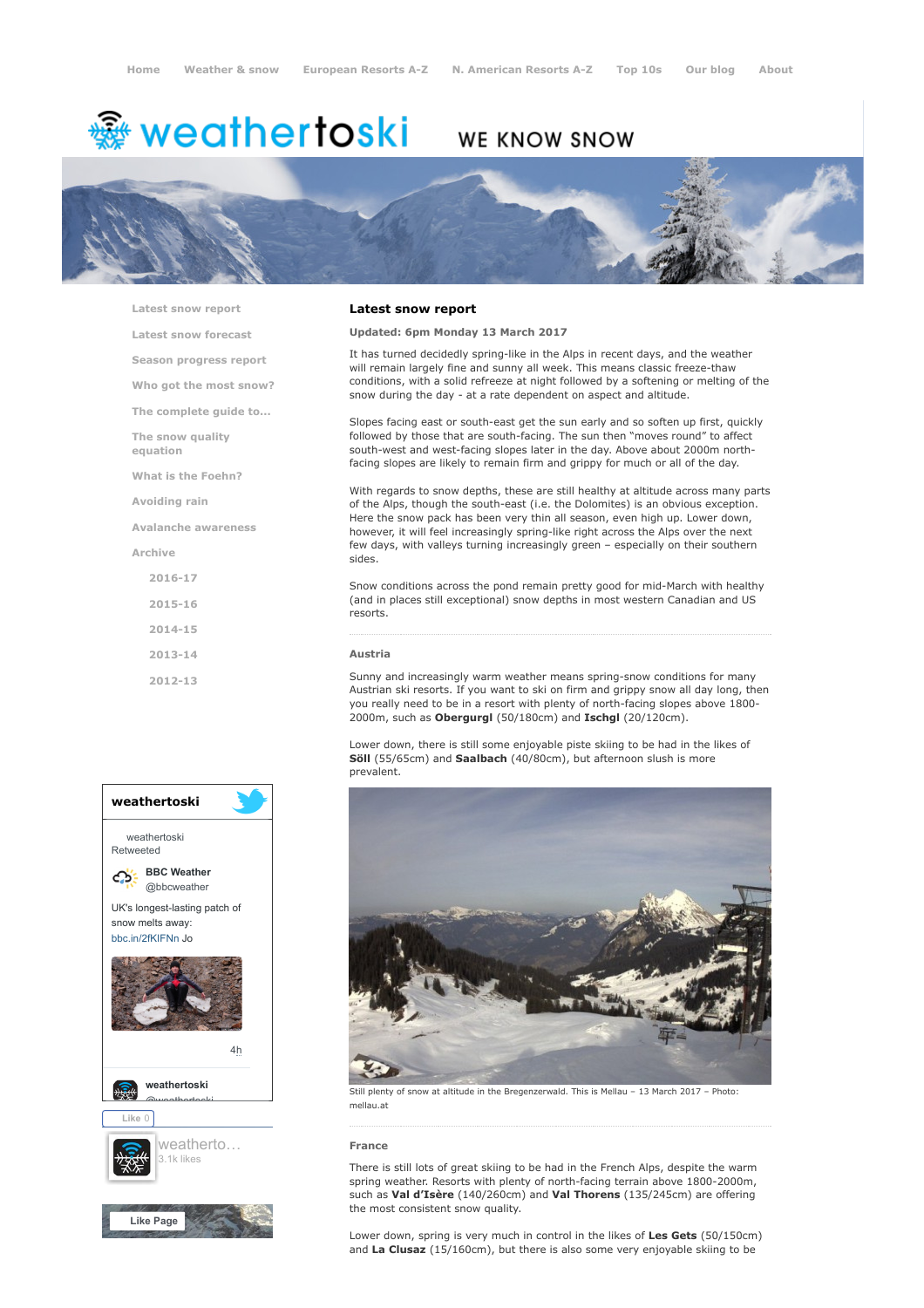Follow me on: **Luitt** 

Tweet this page

[Tweet](https://twitter.com/intent/tweet?original_referer=https%3A%2F%2Fwww.weathertoski.co.uk%2Fweather-snow%2Farchive%2Fsnow-report-13-03-2017%2F&ref_src=twsrc%5Etfw&text=Weather%20to%20ski%20-%20Snow%20report%20-%2013%20March%202017&tw_p=tweetbutton&url=https%3A%2F%2Fwww.weathertoski.co.uk%2Fweather-snow%2Farchive%2Fsnow-report-13-03-2017%2F)



 $G+$ 

# Contact us...

Got a burning question about weather or snow conditions in the Alps? [Contact us](https://www.weathertoski.co.uk/about-1/contact-us/) and we'll do our best to answer it...

E: [info@weathertoski.co.uk](mailto:fraser@weathertoski.co.uk)

T: +44 (0)20 3151 3154

had here, you just have to be more diligent with your timing and choice of slope. A local guide always helps to avoid the worst of any ice or slush early/late in the day.



Still some excellent skiing available in France, especially at altitude. This is Courchevel - 13 2017 – Photo: courchevel.com

#### **Italy**

There is still plenty of good skiing to be had in the Italian Alps, even if snow depths are very modest in the east where there is just 10/40cm depending on altitude in the likes of Selva and Corvara.

The best overall snow conditions are higher up in the central and western Italian Alps, with base depths of 48/115cm in Livigno and 55/220cm in La Thuile.

More generally, expect freeze-thaw conditions this week with afternoon slush becoming prevalent on low slopes and those exposed to the sun.



Spring weather in Passo Tonale – 13 March 2017 – Photo: passotonale.it

#### Switzerland

Like everywhere else in the Alps, spring has sprung in Switzerland with freezethaw conditions in operation this week, especially lower down. That doesn't mean there isn't lots of good skiing still available, but for the best snow conditions you need to aim for the higher resorts, such as Zermatt (10/220cm) and Saas-Fee (35/220cm).

Lower down, you can still have great fun on the pistes of Les Diablerets (40/150cm) and Champéry (10/160cm), as long as you allow for more in the way of afternoon slush.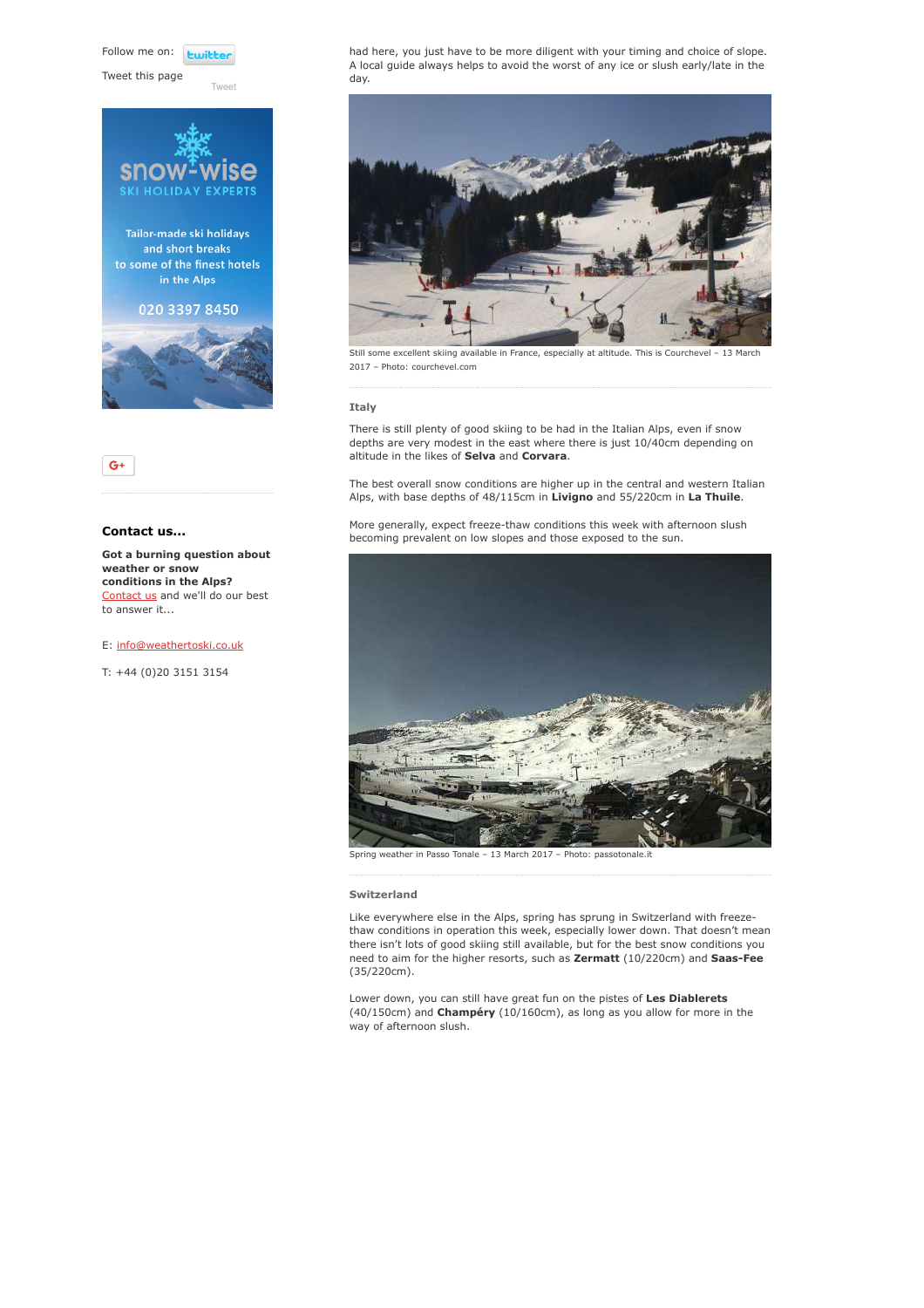

Expect spring snow conditions in Villars this week – 13 March 2017 – Photo: villars.ch

#### Rest of Europe

Some Pyrenean resorts are seeing a dusting of snow today, though it won't be significant and mild weather will prevail this week. That said, base depths are still healthy at altitude. Andorra's **Soldeu** now has 120/180cm, while Spain's Baqueira Beret has 30/200cm.

Some Norwegian resorts have had a dusting of snow recently, which has helped freshen up the pistes in Voss (65/105cm).

Scotland is still struggling, however, with the most extensive option right now being Cairngorm (5/20cm), where there are just five lifts running.



Good snow cover in Pas de La Casa, Andorra – 13 March 2017 – Photo: grandvalira.com

#### USA

Snow depths remain impressive across most of the western US, exceptional even in places like California's Mammoth(470/874cm) and Wyoming's Jackson Hole (264/396cm). However, snow conditions are becoming increasingly spring-like in the strengthening March sun, especially lower down.

Over in Colorado, Vail has mid-mountain base depths of 137cm, while Breckenridge has 160cm.

#### Canada

Whistler has seen another 71cm at altitude this week bringing settled snow depths to just over 3m. There is also more snow forecast over the next few days though, with relatively high freezing levels, it will fall as rain lower down.

Further east, the **Banff/Lake Louise** area has 137/207cm of snow, while Marmot Basin has 140cm (upper mountain).